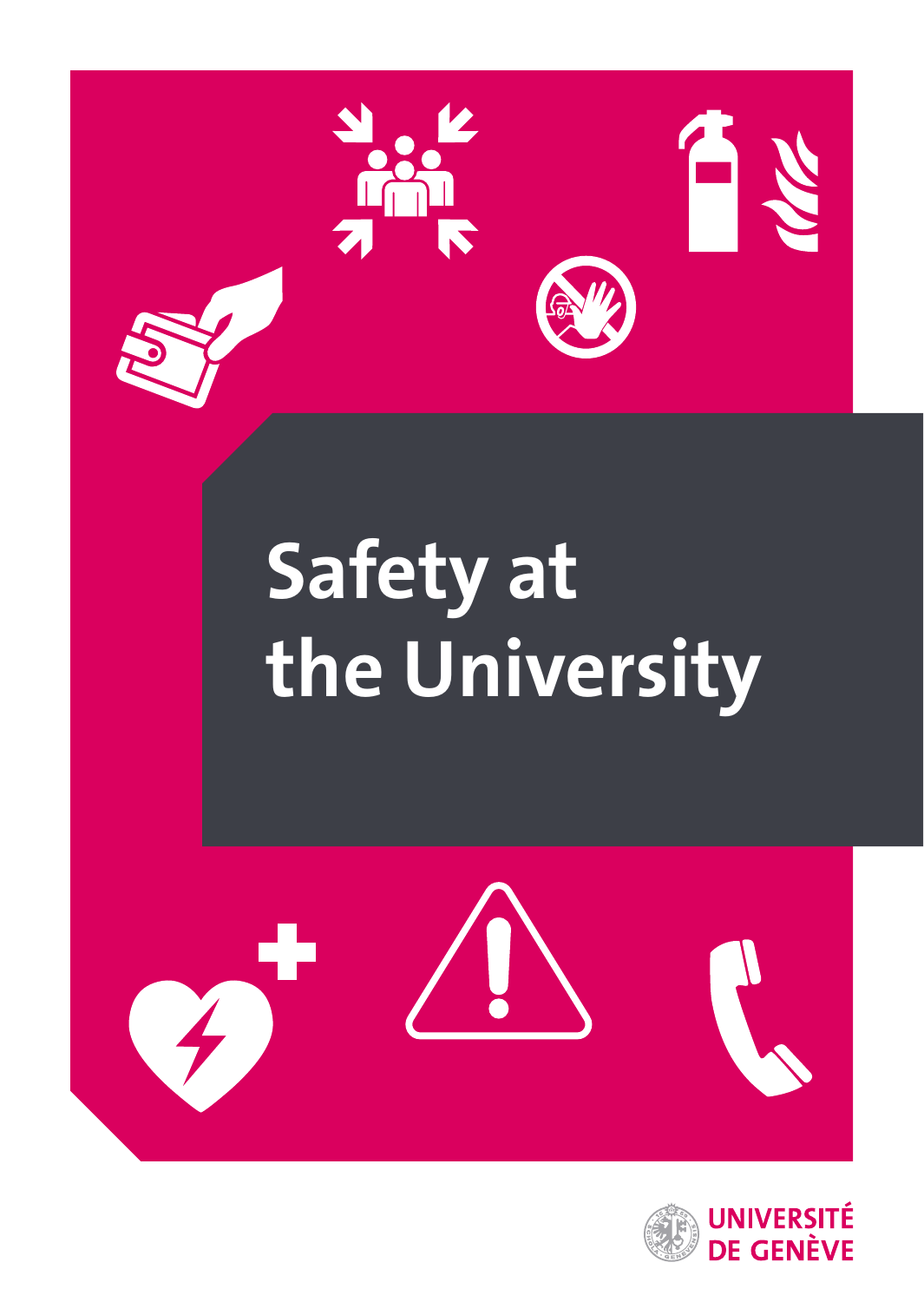## **EVERTHING YOU NEED TO KNOW ABOUT:**

| • Accident - illness                                   |
|--------------------------------------------------------|
| • Fire                                                 |
| • Chemical, biological or radioactive incident - flood |
| - gas leak                                             |
| • Anomaly - incident - near-miss incident              |
| • Evacuation                                           |
| • Break-in - vandalism - assault                       |
| • Theft - suspicious persons                           |
| • Suspicious objects and packages                      |
|                                                        |
|                                                        |
| $\cdot$ Theft                                          |
| • Lost and found                                       |
|                                                        |
|                                                        |
| • Building access                                      |
| • A smoke-free University                              |
| • Accessibility for disabled people                    |
|                                                        |
|                                                        |
|                                                        |
|                                                        |
| • What to do when you feel threatened                  |

## **HEALTH AND WELLBEING AT UNIGE**

At the University of Geneva, we take our responsibilities regarding workplace health and safety very seriously and have tasked the STEPS team with providing a safe and healthy working environment for the entire UNIGE community.

We also have security measures in place to protect all property belonging to the University of Geneva as well as the facilities used by the University.

Mindful of the importance of protecting the environment, we encourage all members of the University community to recycle and/or reuse waste and have put in place a system for managing laboratory waste as well.

This brochure provides you with all the information you might need about health and safety at the University. The STEPS team, whose contact information is given on the back cover, is available to answer any further questions you may have.

#### **Campus security**

Extension **1222** ou +41 22 379 12 22 (available 24/7)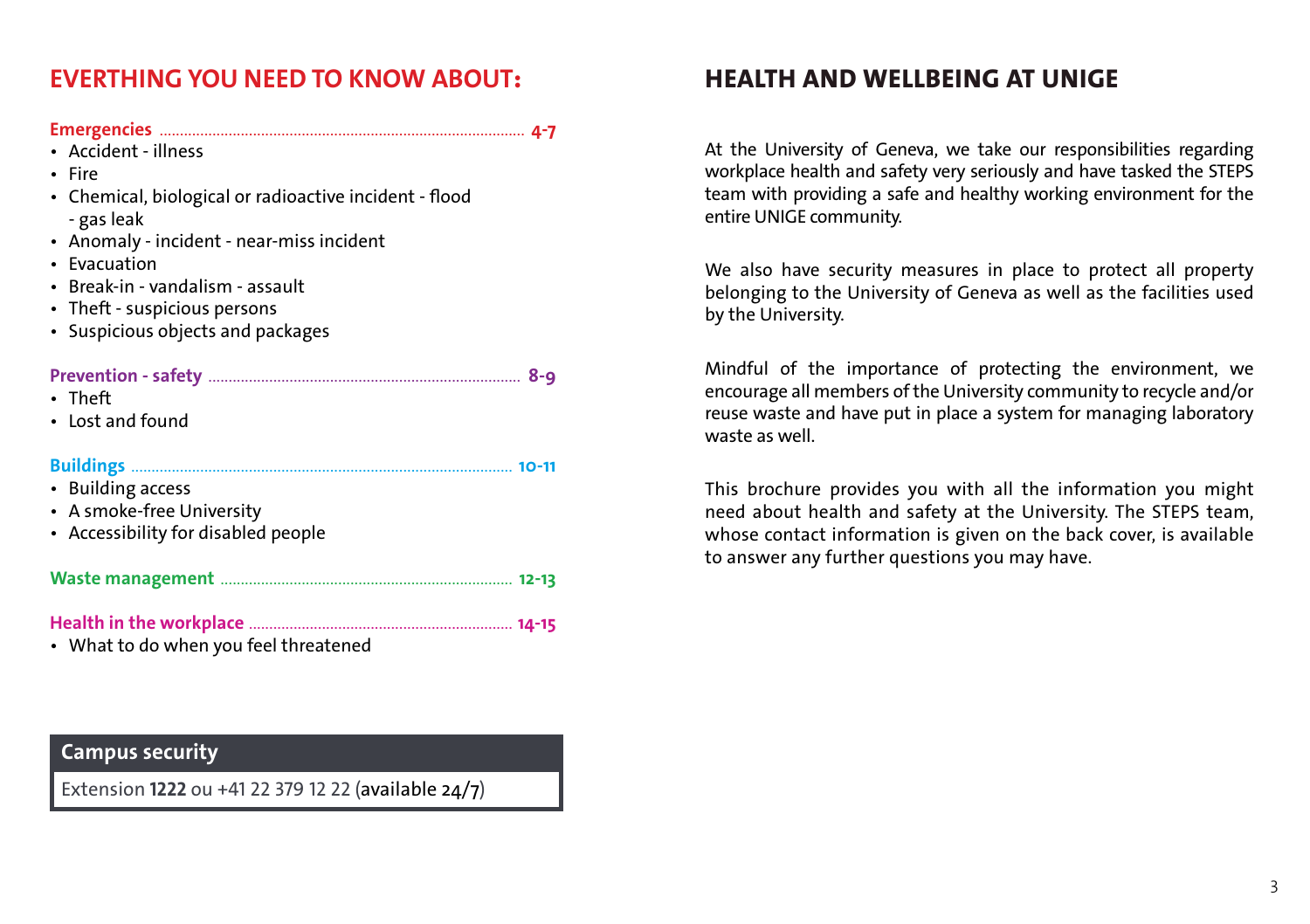## **– EMERGENCIES –**

#### ACCIDENT - ILLNESS

**• Accompany the person to the building's front desk or go directly to the infirmary if possible**

#### **For serious accidents or illness, or if you are unsure how serious the person's condition is:**

**• Call the emergency medical service at 144** Inform them of the address, building, floor, and room number of the incident.

Meet the emergency responders at the indicated address.

**• Inform campus security by calling extension 1222 (+41 22 379 12 22)**

## FIRE

**• Call the fire service at 118**

Inform them of the address, building, floor, and room number of the incident.

Meet the emergency responders at the indicated address.

**• Inform campus security by calling extension 1222 (+41 22 379 12 22)**



## CHEMICAL, BIOLOGICAL OR RADIOACTIVE INCIDENT - FLOOD - GAS LEAK

In case of intoxication or serious accident with chemicals, or in case of doubt:

**• Call the intoxication service at 145**

If anyone is wounded or in imminent danger:

- **Call the fire service at 118** Inform them of the address, building, floor, and room number of the incident. Meet the emergency responders at the indicated address.
	- **Inform campus security by calling extension 1222 (+41 22 379 12 22)**

If nobody is wounded or in imminent danger:

**• Inform campus security by calling extension 1222 (+41 22 379 12 22)**

## ANOMALY - INCIDENT - NEAR-MISS INCIDENT

- **• Anomaly:** dangerous situation with no material damage
- **• Incident:** material damage only
- **• Near-miss incident:** imminent risk of injury, with or without material damage

Fill in the online incident form available (in French only) at [www.unige.ch/steps/declaration](http://www.unige.ch/steps/declaration)



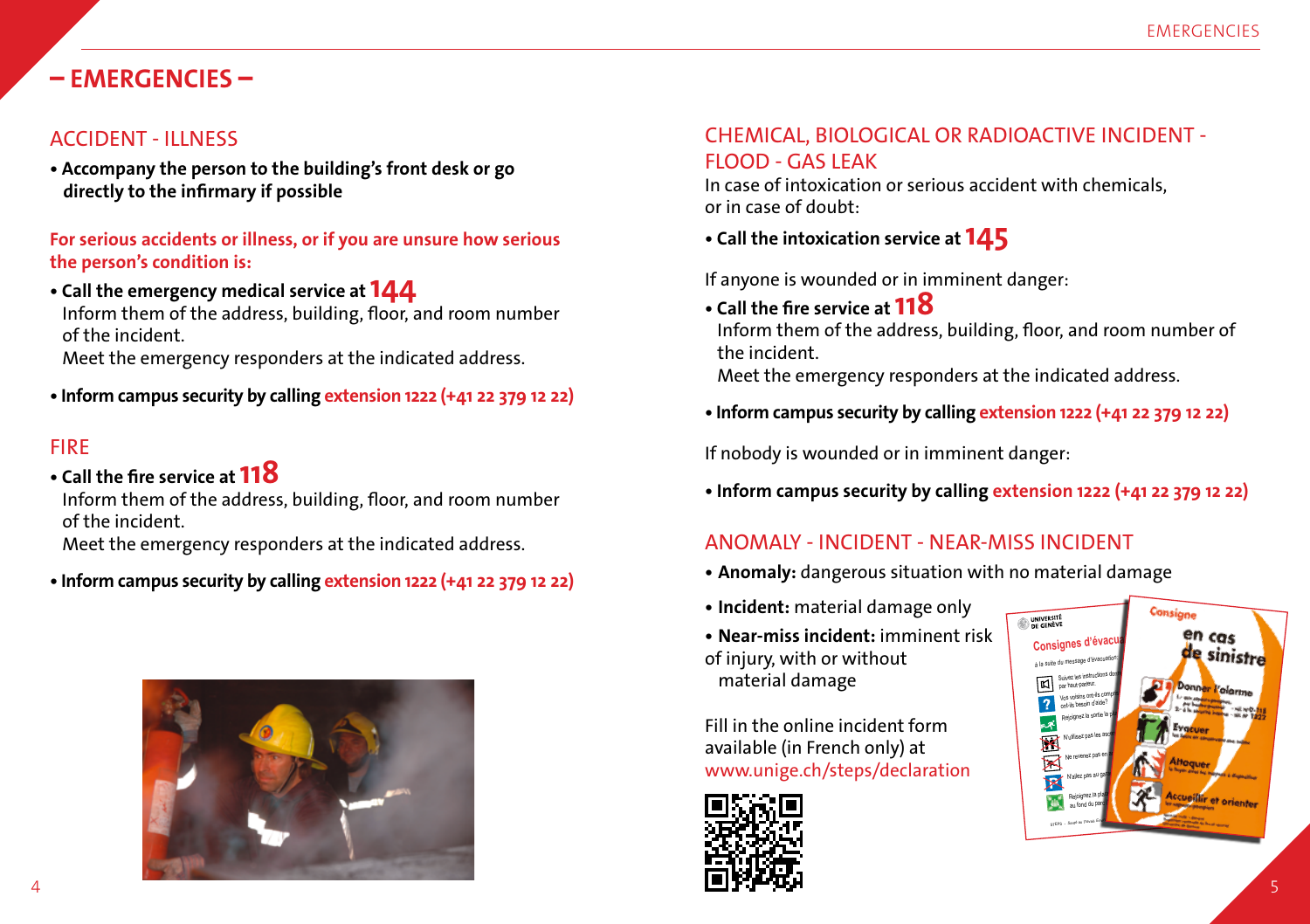## **EVACUATION**

If you hear the evacuation alarm:

- Stop what you are doing immediately.
- Make sure that those around you have heard the alarm and know what it means, and offer to help anyone requiring assistance.
- If you are in charge of a study area (e.g., a classroom, computer lab, lecture theater or laboratory) or work in the library, make sure that all occupants have heard the alarm and that they evacuate as instructed.
- Close all doors and windows. Whenever possible, lock offices and laboratories.
- Go to the nearest exit.
- If the normal exits are blocked (e.g., by smoke, debris or crowds), **use the emergency exits**.
- Do not use the elevators.
- Do not go back unless instructed to do so.
- Go to the assembly point indicated on the "Evacuation Procedures" posted in the hallways.



**Consignes d'év** 

UNIVERSIT

**D.J.** par haut-parleur

 $\bar{\varkappa}$  $\bar{\mathbf{x}}$ Regional de **Re**  STEPS - *Santé au Travail, Environnement, Prévention, Sécurité*  $\mathcal{L}$  and dupling  $\mathcal{L}$ 

- Keep away from the building.
- Remain at the assembly point until you receive further instructions.



#### BREAK-IN - VANDALISM - ASSAULT

In the event of a situation that represents an imminent danger to people or property:

**• Call the police at 117**

Inform them of the address, building, floor, and room number of the incident.

Meet the emergency responders at the indicated address.

**• Inform campus security by calling extension 1222 (+41 22 379 12 22)**

## THEFT - SUSPICIOUS PERSONS

In the event of a theft, break-in, vandalism or other situation that does not represent an imminent danger, or if the presence on campus of people not connected with the University is making you feel uneasy:

**• Inform campus security by calling** 

**extension 1222 (+41 22 379 12 22), or \*\*333 (from an internal phone) If you're at the CMU: \*\*555 (from an internal phone)**

In the above situations: Fill in the online incident form available (in French only) at [www.unige.ch/steps/declaration](http://www.unige.ch/steps/declaration)



The website also provides information and advice (in French only) regarding [filing a complaint](https://memento.unige.ch/doc/0074).



## SUSPICIOUS OBJECTS AND PACKAGES

- Do not touch or open the object or package
- Keep people away from the object or package
- **Inform campus security by calling extension 1222 (+41 22 379 12 22)**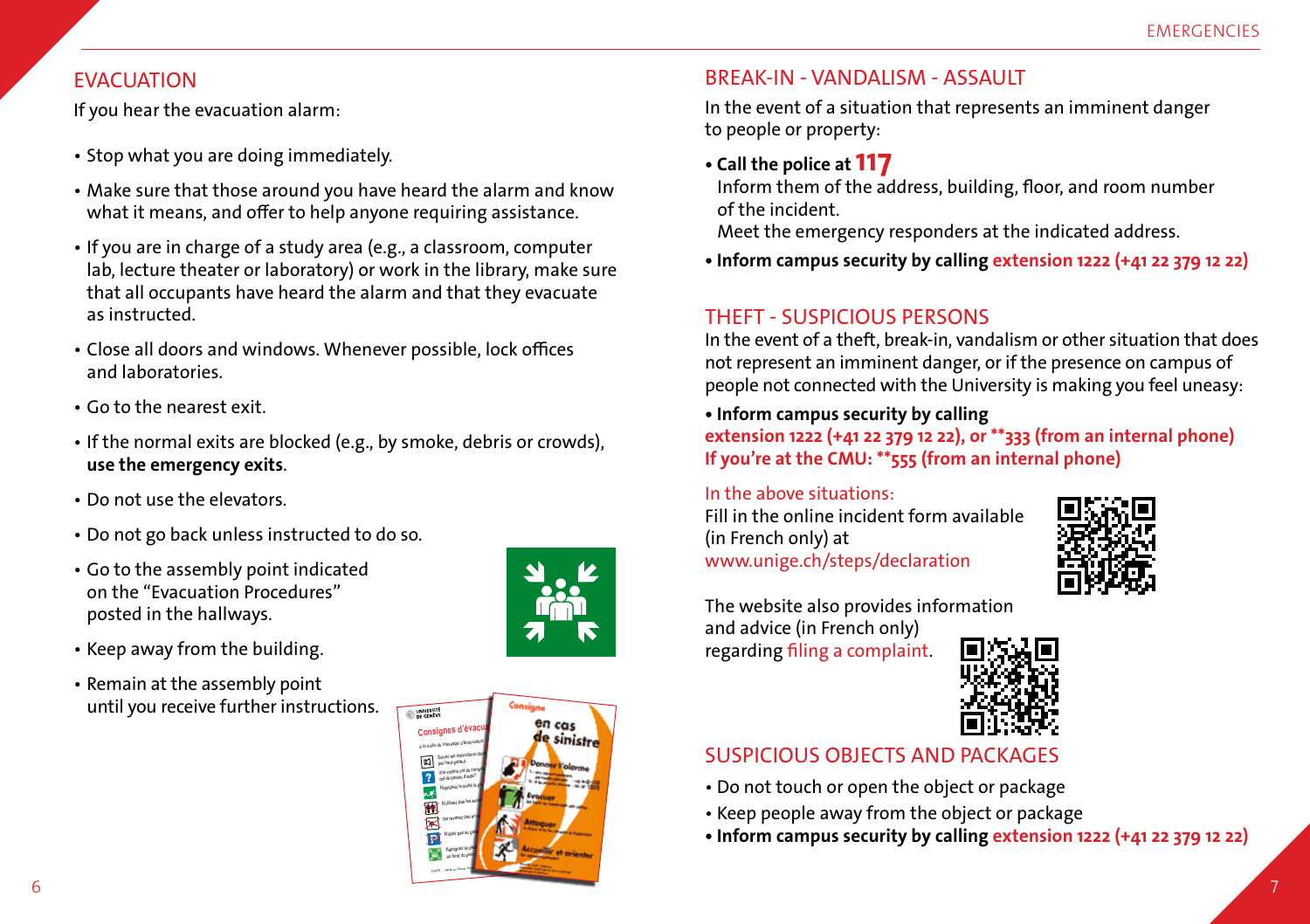## **– PREVENTION - SAFETY –**

#### THEFT

Never leave your personal belongings (e.g., telephones, laptops, wallets, etc.) unattended, especially in libraries, lecture theaters, cafeterias, and laboratories. Lock your office even if you are leaving only momentarily.



Report any theft by filling in the online incident form available (in French only) at [www.unige.ch/steps](http://www.unige.ch/steps/declaration)/declaration

The website also provides information and advice (in French only) regarding [filing a complaint](https://memento.unige.ch/doc/0074).

For your safety, certain buildings are equipped with CCTV.





# LOST AND FOUND

Items found in University buildings should be brought as quickly as possible to the front desk.

If you have lost something:

- Go to the front desk of the building in which you lost the item.
- Fill out the "[lost item form"](http://memento.unige.ch/doc/0132/files/f-declaration-de-perte.doc) (in French only) if the item was valuable. [memento.unige.ch/doc/0132](https://memento.unige.ch/doc/0132)
- Inform your service provider if the lost item is a credit card, telephone, etc.



• If the item is not returned to you quickly, contact the Geneva lost and found office at +41 22 427 90 00.

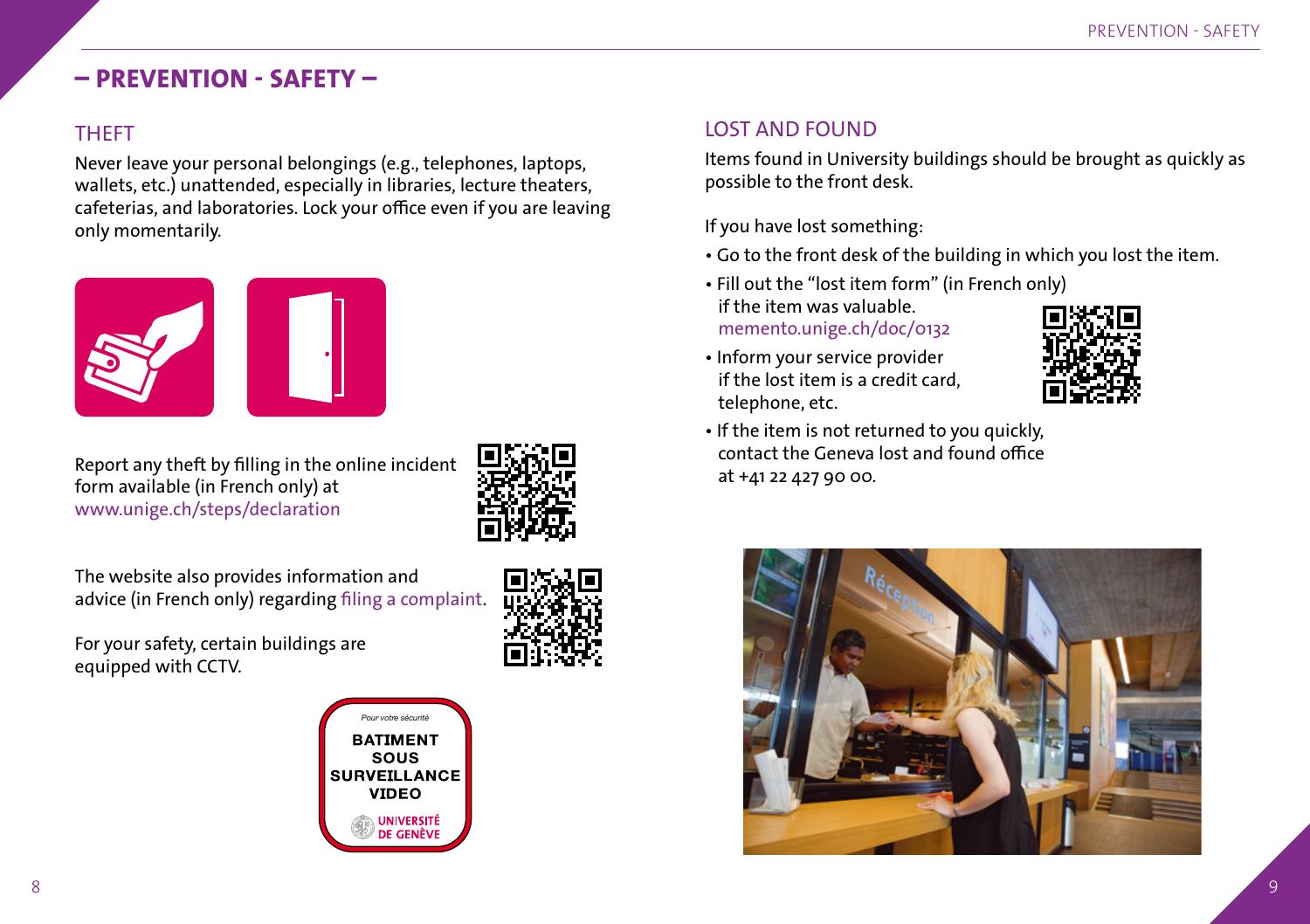## **– BUILDINGS –**

## ID CARD AND BUILDING ACCESS

Access to University buildings is unrestricted during opening hours. Detailed opening times for the current academic year are available at [www.unige.ch/steps/surete/surete/horaire-batiments.](http://www.unige.ch/steps/surete/surete/horaire-batiments)

You may be asked for your multi-service card (student and/or employee card) during a security check, for example in certain areas with limited access or out of opening hours. Your card will not be accepted if it is out of date. It is your responsibility to validate your card in

one of the kiosks provided in order to update the expiry date.

If you are an employee, your card can be programmed to enable you to enter University buildings outside of normal opening hours, following the procedures put in place by each Faculty.



**If you have been given such access privileges, you are responsible for anyone you allow to enter the building or who enters with you. Never under any circumstances provide entry to a person you do not know. You are required to file a report if your multi-service card is lost or stolen.**

**More information is available (in French only) at** [cartes.unige.ch](https://cartes.unige.ch/presentation/carte/)**.**



## A SMOKE-FREE UNIVERSITY

Smoking (even the use of e-cigarettes) is prohibited in all University of Geneva buildings, including exterior walkways.

If you would like to quit smoking, contact the student health office at [sante@unige.ch.](mailto:sante%40unige.ch?subject=Je%20souhaite%20arr%C3%AAter%20de%20fumer)

## ACCESSIBILITY FOR DISABLED PEOPLE



#### **For students**

Detailed information is available (in French only) from the student health office website:

[https://www.unige.ch/dife/sante-psychologie/](https://www.unige.ch/dife/sante-psychologie/besoins-particuliers) [besoins-particuliers](https://www.unige.ch/dife/sante-psychologie/besoins-particuliers)



**For employees** Information is available from the website "Equality and diversity"

[https://www.unige.ch/rectorat/egalite/thematiques/](https://www.unige.ch/rectorat/egalite/thematiques/diversite) [diversite](https://www.unige.ch/rectorat/egalite/thematiques/diversite)

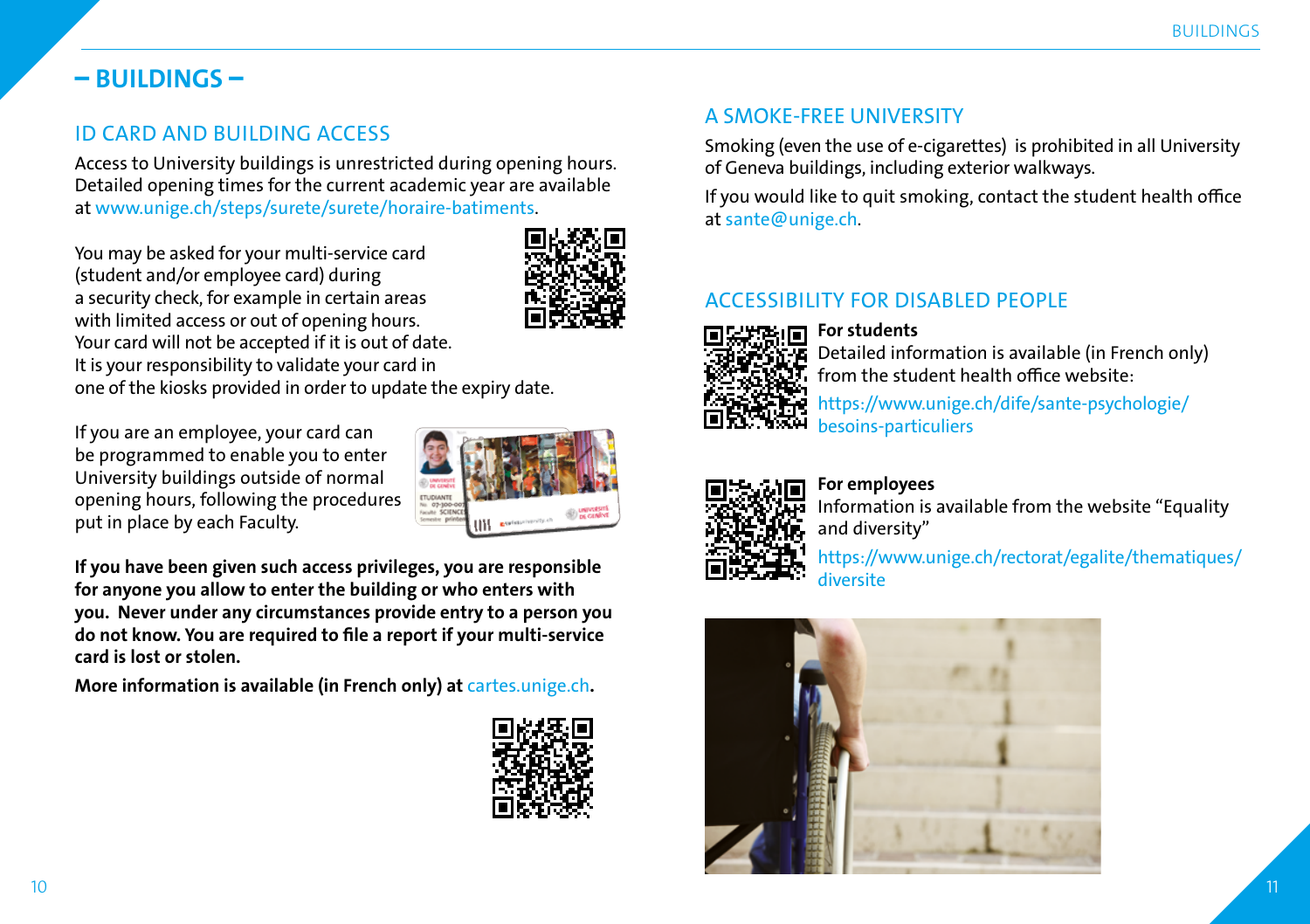## **– WASTE MANAGEMENT –**

We endeavor to ensure that University waste is collected and eliminated in an environmentally friendly manner.

#### HAZARDOUS WASTE

Please refer to the instructions posted in the buildings of the Faculties of Science and Medicine regarding the elimination of hazardous waste.

#### **Contacts:**

[dechets-speciaux@unige.ch](mailto:dechets-speciaux%40unige.ch?subject=)



## RECYCLABLE WASTE

Collection bins are available across campus to allow users to sort their recyclable waste.

Depending on the facilities available in each building, the following types of waste may be recovered:

- Paper and cardboard
- Aluminum
- Plastics: expanded polystyrene
- PET (polyethylene terephthalate)
- PP (polypropylene): boxes of pipette tips and stands
- Low-density polyethylene
- Coffee capsules (ex: Nespresso)
- Ink and toner cartridges, CDs
- Batteries
- Cellphones and chargers
- Fluorescent tubes
- IT and other electric and electronic equipment
- Bulky items

More details are available (in French only) on the website: [www.unige.ch/batiment/campus-durable/recyclage/](https://www.unige.ch/batiment/campus-durable/recyclage/ gestion-des-dechets/dechets-valorisables) [gestion-des-dechets/dechets-valorisables](https://www.unige.ch/batiment/campus-durable/recyclage/ gestion-des-dechets/dechets-valorisables)

#### **Contacts:**

*Recyclable waste* France FAVARGER & Aurélie KROPF

[dechets-valorisables@unige.ch](mailto:dechets-valorisables%40unige.ch?subject=) Tel. +41 22 379 77 77

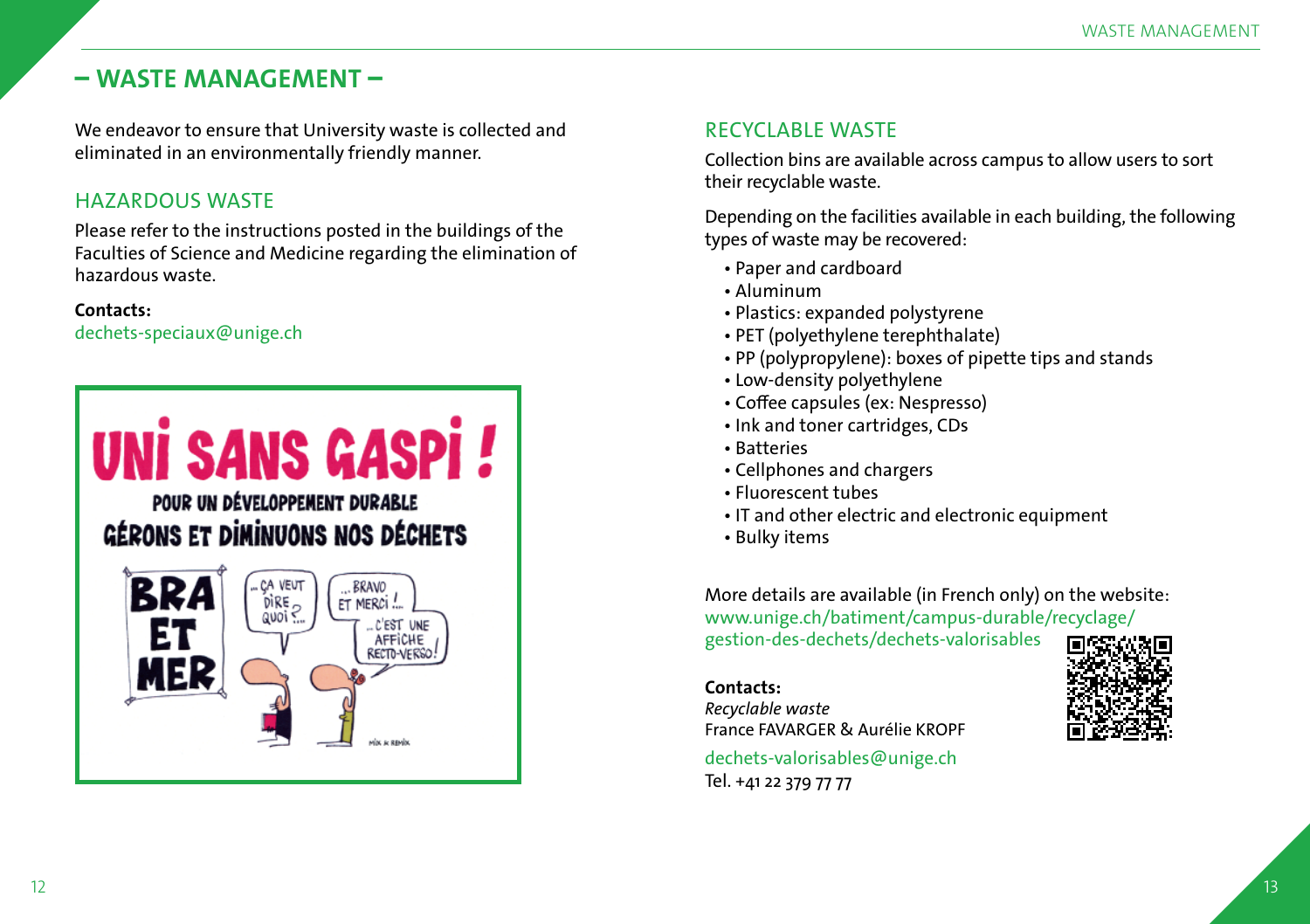## **– HEALTH IN THE WORKPLACE –**

Creating a healthy environment at work is in the interest of both employers and employees, but it is University Management that is primarily responsible for implementing a prevention plan, often through consultation with specialists in workplace health and safety.

#### RISK ANALYSIS AND ADVICE

A risk analysis is regularly performed for each new research group in Faculties with specific hazards. Furthermore, the University safety engineers regularly carry out audits in order to assess the prevention measures in place and keep records up to date. The safety engineers are available for consultation on all questions concerning health and safety in the workplace. They must be informed of all accidents.

#### PREGNANCY AND NURSING

In keeping with Swiss federal legislation, any workspace used by a pregnant woman must be evaluated for possible risks to herself or to her child.

More information is available at [www.unige.ch/egalite/parents](http://www.unige.ch/egalite/parents).

In buildings with infirmaries, pregnant women may use these spaces for rest, and mothers may use them for breastfeeding purposes. Please contact the front desk of the building in question for more information.



#### EMERGENCY PLANS AND SAFETY TEAMS

Ensuring proper emergency planning and creating teams trained in building evacuation, fire control and first aid can help to significantly mitigate the impact of an accident or other incident.

As a member of the university community, you can participate in the safety and protect the people and property at your work site.

[www.unige.ch/steps/surete/formation](https://www.unige.ch/steps/surete/formation/)



#### USEFUL CONTACTS

**For employees STEPS** Tél. +41 22 379 12 34 [steps@unige.ch](mailto:steps%40unige.ch?subject=)

**For students** Health and Psychology Department Tel: +41 22 379 13 33 **In case of conflicts or ill-being** [www.unige.ch/maletre](http://www.unige.ch/maletre)

# **WHAT TO DO WHEN YOU FEEL THREATENED**

#### WHAT IS A THREAT?

A threat is any kind of behavior, act or written or spoken comment that makes you feel unsafe, even if there is no imminent danger:

• Write to [respect@unige.ch](mailto:respect%40unige.ch?subject=) and provide a brief description of the situation.

#### SPECIFIC, IMMINENT THREAT

(An armed attack, hostage situation, kidnapping or immediate suicide threat)

- Protect yourself, sound the alarm
- 
- Call the police **N° 117** Notify campus security at extension **N° 1222 (+41 22 379 12 22)**

#### **To find out more:**

[www.unige.ch/steps/sante/respect](https://www.unige.ch/steps/sante/respect/) (in French only)